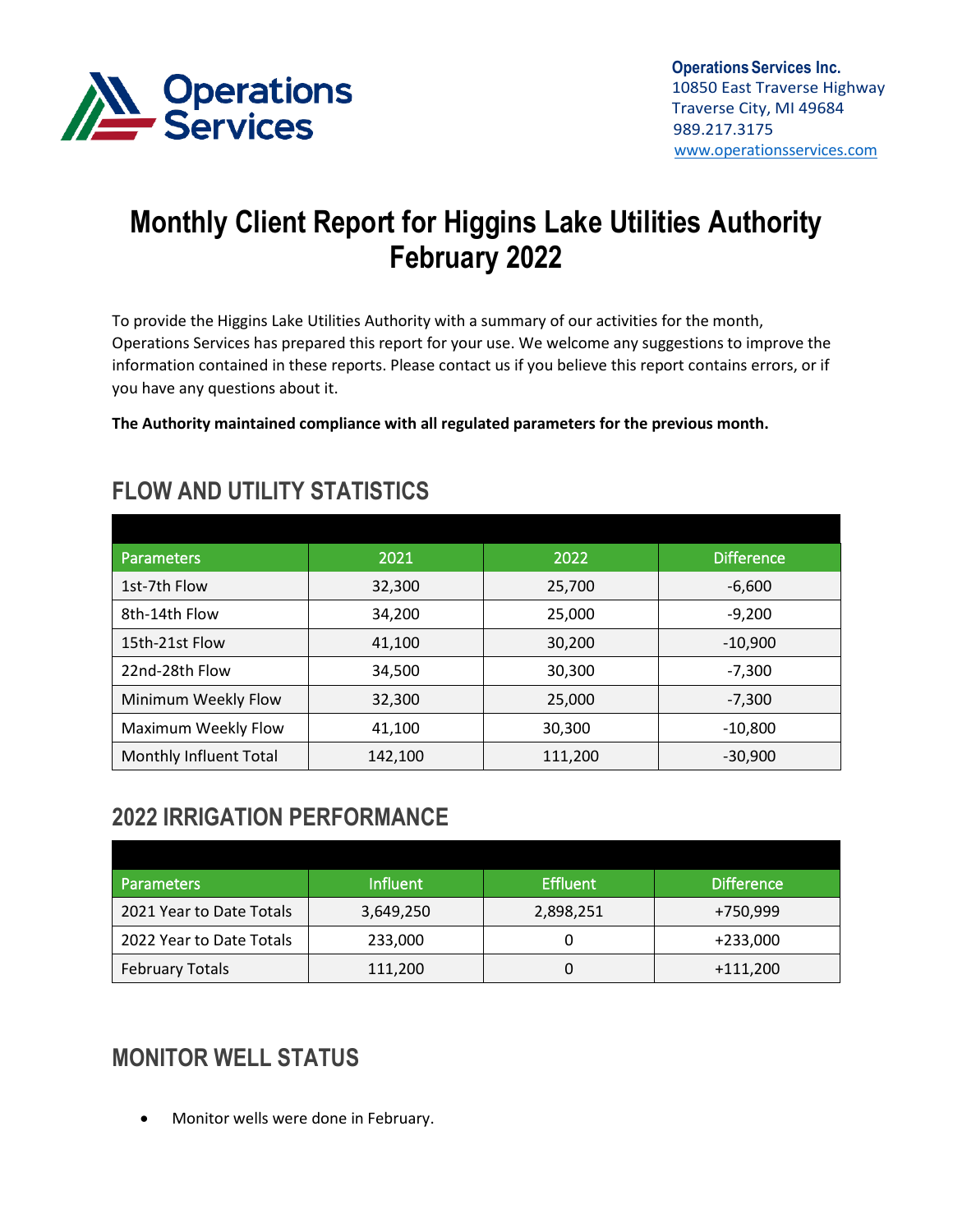## **MONTHLY E-ONE ACTIVITY SUMMARY**

- Operations Services received 4 E-One service requests during February
- 116 Shore dr. DH316029 in, DH317730 out
- 207 Veterans Legion dr. DH307329 out.
- 111 St. Louis Legion dr. DH310407 out.
- 10894 West Higgins Lake dr. DH316642out.
- There were 0 Miss Dig utility location requests during the month.

# **STRATEGIC PLANNING**

• The pumps are here, however the panels still are not.

#### **MAINTENANCE**

- Weekly lagoon inspections completed. They are frozen.
- Sprinkler heads have been removed and I have started to clean them.
- The plant is in winter shut down mode now.
- The snow blower is working well.
- The new thermostat was installed.

#### Cummins Backup Generator

- Monthly and weekly inspection and maintenance completed.
- We have made an appointment for routine service on the generator.

#### **CONSIDERATIONS**

- Field number one should be reseeded this spring.
- Plowing out the end of the road is a big help.

## **OTHER NOTEWORTHY EVENTS OR ACTIVITIES**

- Fence repairs are ongoing.
- The new pumps will be installed when the weather breaks.

If you have any questions regarding this report, please feel free to contact Operations Services at 989.217.3175

Wade Trim Operations Services, Inc.